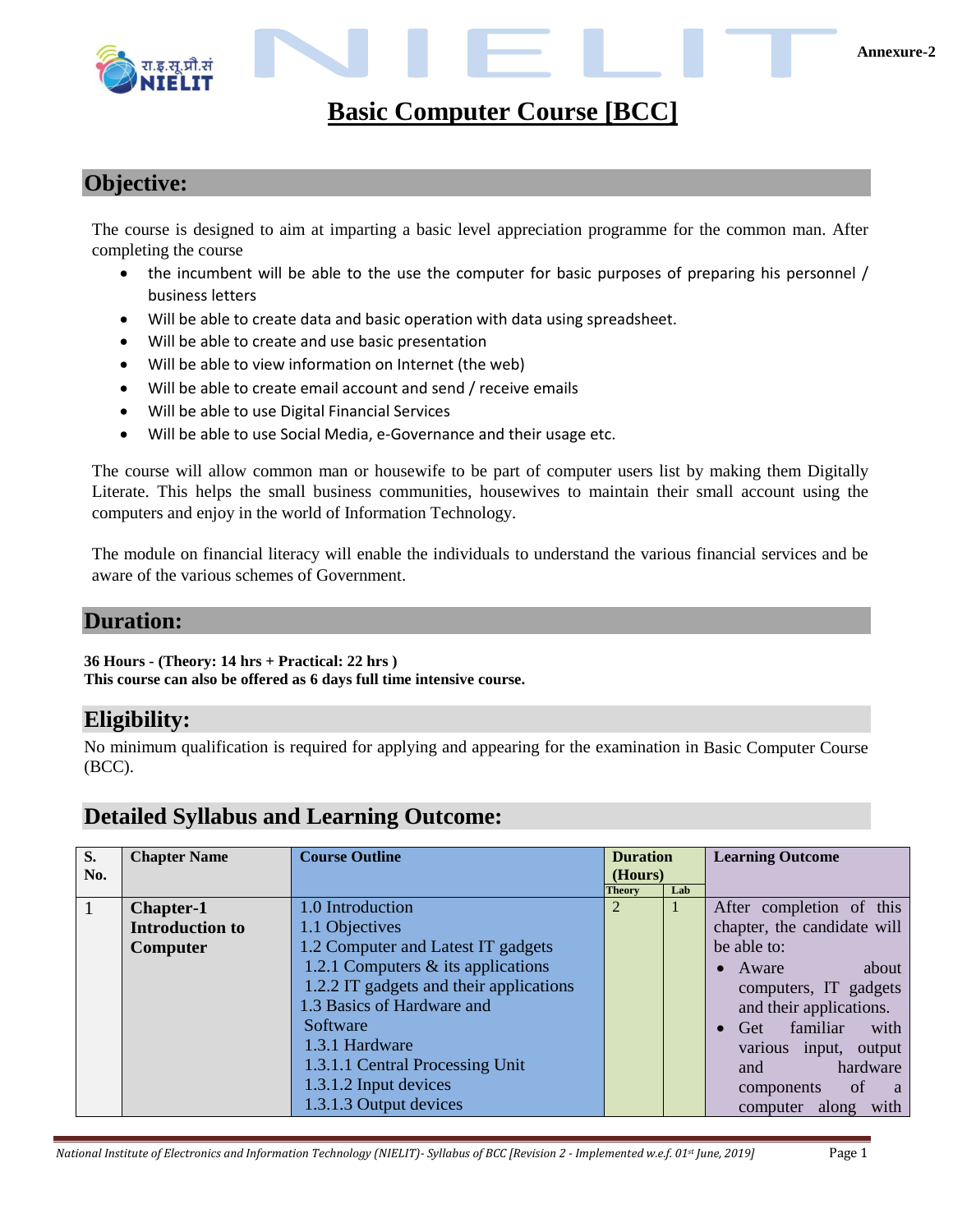

|                |                                                         | 1.3.1.4 Computer Memory & storage<br>1.3.1.5 Connecting Keyboard, Mouse,<br>Monitor and Printer to CPU<br>1.3.2 Software<br>1.3.2.1 Application Software<br>1.3.2.2 Systems Software<br>1.3.2.3 Mobile Apps<br>1.4 Summary<br>1.5 Model Questions and Answers                                                                                                                                                                                                                                                                                                                                                                |                |                | storage devices.<br>Get familiar with how<br>the keyboard, mouse,<br>monitor and printer are<br>connected to CPU<br>Get<br>familiar<br>with<br>$\bullet$<br>of<br>various<br>types<br>softwares<br>for<br>used<br>computer and mobile<br>apps.                                                                                                                                                                                                  |
|----------------|---------------------------------------------------------|------------------------------------------------------------------------------------------------------------------------------------------------------------------------------------------------------------------------------------------------------------------------------------------------------------------------------------------------------------------------------------------------------------------------------------------------------------------------------------------------------------------------------------------------------------------------------------------------------------------------------|----------------|----------------|-------------------------------------------------------------------------------------------------------------------------------------------------------------------------------------------------------------------------------------------------------------------------------------------------------------------------------------------------------------------------------------------------------------------------------------------------|
| $\overline{2}$ | Chapter-2<br><b>Introduction to</b><br><b>Operating</b> | 2.0 Introduction<br>2.1 Objectives<br>2.2 Operating System<br>2.2.1 Operating Systems for<br>Desktop and Laptop<br>2.2.2 Operating Systems for Mobile<br><b>Phone and Tablets</b><br>2.3 User Interface for Desktop and<br>Laptop<br>2.3.1 Task Bar<br>2.3.2 Icons & Shortcuts<br>2.3.3 Running an Application<br>2.4 Operating System Simple Setting<br>2.4.1 Using Mouse<br>2.4.2 Changing System Date and Time<br>2.4.3 Changing Display Properties<br>2.4.4 To Add or Remove Program and<br>Features<br>2.5 File and Folder Management<br>2.6 Types of File Extensions<br>2.7 Summary<br>2.8 Model Questions and Answers | $\overline{2}$ | $\overline{2}$ | After learning this chapter,<br>candidate will:<br>• Well acquainted with<br>Operating System and<br>its applications for both<br>desktop and mobile<br>devices.<br>able to identify various<br>desktop<br>screen<br>components<br>and<br>modify<br>display<br>properties, date, time<br>etc.<br>able to add and remove<br>program<br>and<br>new<br>features, manage files<br>and folders.<br>Get aware of various<br>types of file extensions. |
| 3.             | Chapter-3<br>Word<br><b>Processing</b>                  | 3.0 Introduction<br>3.1 Objective<br>3.2 Word Processing Basics<br>3.2.1 Opening Word Processing<br>Package<br>3.2.2 Title Bar, Menu Bar,<br>Toolbars & Sidebar<br>3.2.3 Creating a New Document<br>3.3 Opening and Closing Documents<br>3.3.1 Opening Documents<br>3.3.2 Save and Save As<br>3.3.3 Closing Document<br>3.3.4 Using The Help<br>3.3.5 Page Setup<br>3.3.6 Print Preview<br>3.3.7 Printing of Documents<br>3.3.8 PDF file and Saving a Document                                                                                                                                                               | $\overline{c}$ | $\overline{4}$ | After completion of this<br>candidate<br>chapter,<br>will<br>have<br>Basic Knowledge of<br>Word Processing, their<br>usage, details of word<br>processing screen.<br>Opening, saving and<br>printing a document<br>including pdf files.<br>Document<br>creation,<br>formatting<br>of<br>text,<br>paragraph and whole<br>document.<br>Inserting Header<br>and<br>Footer<br>the<br>on<br>document                                                 |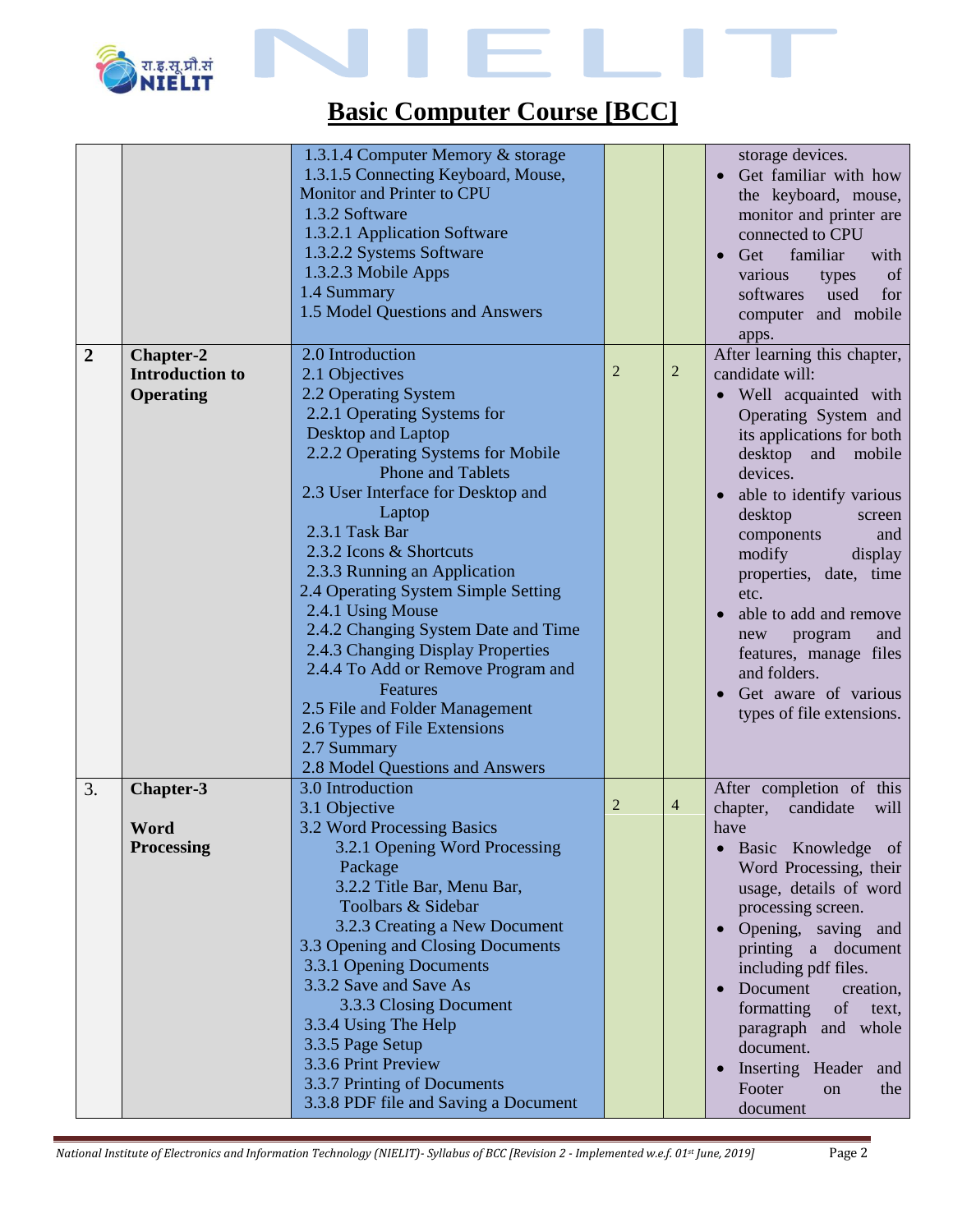

|    |                     | as PDF file                             |                |                |                                  |
|----|---------------------|-----------------------------------------|----------------|----------------|----------------------------------|
|    |                     |                                         |                |                | Finding text on a word           |
|    |                     | 3.4 Text Creation and manipulation      |                |                | document<br>and                  |
|    |                     | 3.4.1 Document Creation                 |                |                | correcting spellings.            |
|    |                     | 3.4.2 Editing Text                      |                |                | Able to insert and<br>$\bullet$  |
|    |                     | 3.4.3 Text Selection                    |                |                | manipulate<br>tables,            |
|    |                     | 3.4.4 Cut, Copy and Paste               |                |                | enhance table using              |
|    |                     | 3.4.5 Font, Color, Style and Size       |                |                | borders<br>and shading           |
|    |                     | selection                               |                |                | features.                        |
|    |                     | 3.4.6 Alignment of Text                 |                |                |                                  |
|    |                     | 3.4.7 Undo & Redo                       |                |                |                                  |
|    |                     | 3.4.8 AutoCorrect, Spelling & Grammar   |                |                |                                  |
|    |                     | 3.4.9 Find and Replace                  |                |                |                                  |
|    |                     | 3.5 Formatting the Text                 |                |                |                                  |
|    |                     | 3.5.1 Paragraph Indentation             |                |                |                                  |
|    |                     | 3.5.2 Bullets and Numbering             |                |                |                                  |
|    |                     | 3.5.3 Change case                       |                |                |                                  |
|    |                     | 3.5.4 Header & Footer                   |                |                |                                  |
|    |                     | 3.6 Table Manipulation                  |                |                |                                  |
|    |                     | 3.6.1 Insert & Draw Table               |                |                |                                  |
|    |                     | 3.6.2 Changing cell width and height    |                |                |                                  |
|    |                     | 3.6.3 Alignment of Text in cell         |                |                |                                  |
|    |                     | 3.6.4 Delete / Insertion of Row, Column |                |                |                                  |
|    |                     |                                         |                |                |                                  |
|    |                     | and Merging & Splitting of              |                |                |                                  |
|    |                     | Cells                                   |                |                |                                  |
|    |                     | 3.6.5 Border and Shading                |                |                |                                  |
|    |                     | 3.7 Shortcut Keys                       |                |                |                                  |
|    |                     | 3.8 Summary                             |                |                |                                  |
|    |                     | 3.9 Model Questions and Answers         |                |                |                                  |
| 4. | <b>Chapter-4</b>    | 4.0 Introduction                        |                |                | After completion of this         |
|    |                     | 4.1 Objectives                          | $\overline{2}$ | $\overline{4}$ | chapter,<br>candidate<br>will    |
|    | <b>Working with</b> | 4.2 Elements of Spread Sheet            |                |                | have<br>good<br>hands-on         |
|    | <b>Spreadsheet</b>  | 4.2.1 Creating of Spread Sheet          |                |                | practice on                      |
|    |                     | 4.2.2 Concept of Cell Address [Row      |                |                | Basic Knowledge of               |
|    |                     | and Column] and selecting a             |                |                | Spreadsheet                      |
|    |                     | Cell                                    |                |                | Processing, their usage,         |
|    |                     | 4.2.3 Entering Data [text, number,      |                |                | details of Spreadsheet           |
|    |                     | date] in Cells                          |                |                | screen.                          |
|    |                     | 4.2.4 Page Setup                        |                |                | Opening, saving and<br>$\bullet$ |
|    |                     | 4.2.5 Printing of sheet                 |                |                | printing a sheet.                |
|    |                     | 4.2.6 Saving Spread sheet               |                |                | Worksheet<br>creation,           |
|    |                     | 4.2.7 Opening and Closing               |                |                | inserting and editing            |
|    |                     | 4.3 Manipulation of Cells & Worksheet   |                |                | data in cells.                   |
|    |                     | 4.3.1 Modifying / Editing Cell          |                |                |                                  |
|    |                     | Content                                 |                |                | Managing Cell heights            |
|    |                     | 4.3.2 Formatting Cell (Font,            |                |                | automatically<br>and             |
|    |                     | Alignment, Style)                       |                |                | filling the values using         |
|    |                     | 4.3.3 Cut, Copy, Paste & Paste          |                |                | <b>AutoFill</b>                  |
|    |                     |                                         |                |                | Inserting and deleting           |
|    |                     | Special                                 |                |                | rows /columns.                   |
|    |                     | 4.3.4 Changing Cell Height and          |                |                | Applying<br>basic                |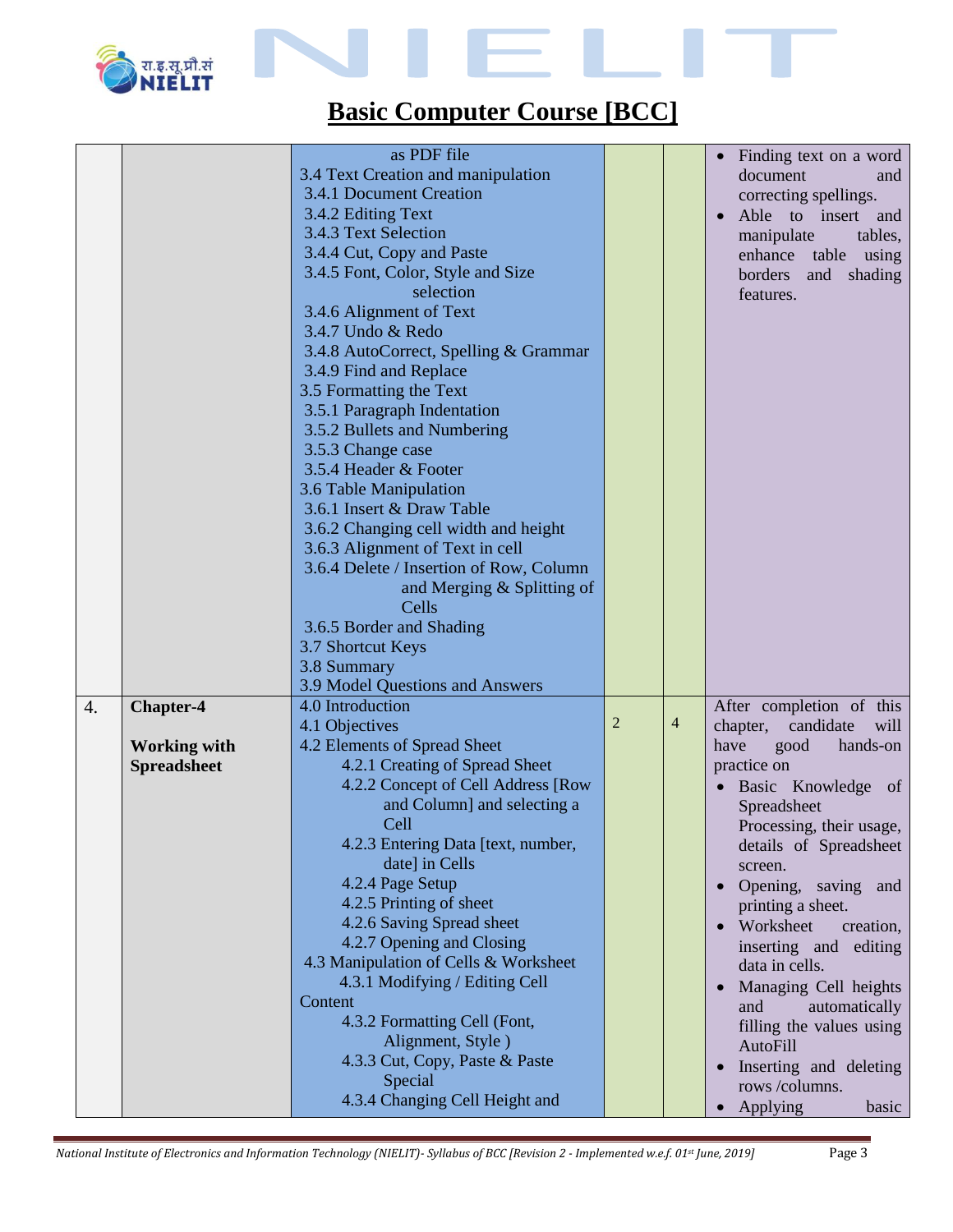

|    |                               | Width                                    |                |                | formulas and functions.           |
|----|-------------------------------|------------------------------------------|----------------|----------------|-----------------------------------|
|    |                               | 4.3.5 Inserting and Deleting Rows,       |                |                |                                   |
|    |                               | Column                                   |                |                |                                   |
|    |                               | 4.3.6 AutoFill                           |                |                |                                   |
|    |                               | 4.4 Formulas, Functions and Charts       |                |                |                                   |
|    |                               | 4.4.1 Using Formulas for Numbers         |                |                |                                   |
|    |                               | (Addition, Subtraction,                  |                |                |                                   |
|    |                               | Multiplication & Division)               |                |                |                                   |
|    |                               | 4.4.2 AutoSum                            |                |                |                                   |
|    |                               | 4.4.3 Functions (Sum, Count,             |                |                |                                   |
|    |                               | MAX, MIN, AVERAGE)                       |                |                |                                   |
|    |                               | 4.5 Summary                              |                |                |                                   |
|    |                               | 4.6 Model Questions and Answers          |                |                |                                   |
| 5. | <b>Chapter-5</b>              | 5.0 Introduction                         |                |                | After completion of this          |
|    |                               | 5.1 Objectives                           | $\overline{2}$ | $\overline{3}$ | chapter,<br>candidate<br>will     |
|    |                               | 5.2 Creation of Presentation             |                |                | have<br>good<br>hands-on          |
|    | <b>Creating</b>               | 5.2.1 Creating a Presentation Using a    |                |                | practice on                       |
|    | <b>Presentations</b>          | Template                                 |                |                | · Basic Knowledge<br>of           |
|    |                               | 5.2.2 Creating a Blank Presentation      |                |                | presentations.                    |
|    |                               | 5.2.3 Inserting & Editing Text on Slides |                |                | Opening/saving<br>$\bullet$<br>a  |
|    |                               | 5.2.4 Inserting and Deleting Slides in a |                |                | presentation<br>and               |
|    |                               | Presentation                             |                |                | printing of slides and            |
|    |                               | 5.2.5 Saving a Presentation              |                |                | handouts.                         |
|    |                               | 5.3 Manipulating Slides                  |                |                | • Manipulate slides<br>to         |
|    |                               | 5.3.1 Inserting Table                    |                |                | enhance the look of the           |
|    |                               | 5.3.2 Adding ClipArt Pictures            |                |                | slides as well as whole           |
|    |                               | 5.3.3 Inserting Other Objects            |                |                | presentation<br>by                |
|    |                               | 5.3.4 Resizing and Scaling an Object     |                |                | inserting a<br>picture,           |
|    |                               | 5.4 Presentation of Slides               |                |                | objects, formatting etc.          |
|    |                               | 5.4.1 Choosing a Set Up for Presentation |                |                | Running a slide show<br>$\bullet$ |
|    |                               | 5.4.2 Running a Slide Show               |                |                | with<br>various                   |
|    |                               | 5.4.3 Transition and Slide Timings       |                |                | transitions.                      |
|    |                               | 5.4.4 Automating a Slide Show            |                |                |                                   |
|    |                               | 5.4.5 Printing Slides and Handouts       |                |                |                                   |
|    |                               | 5.6 Summary                              |                |                |                                   |
|    |                               | 5.7 Model Questions and Answers          |                |                |                                   |
| 6. | Chapter-6                     | 6.0 Introduction                         |                |                | After completion of this          |
|    |                               | 6.1 Objectives                           |                |                | chapter, candidate will be        |
|    | <b>Introduction to</b>        | 6.2 Basic of Computer Networks           | 1.5            | $1.5$          | able to:                          |
|    | <b>Network &amp; Internet</b> | 6.2.1 Local Area Network (LAN)           |                |                | Gather knowledge of               |
|    |                               | 6.2.2 Wide Area Network (WAN)            |                |                | various<br>types<br>of            |
|    |                               | 6.3 Internet                             |                |                | networks.                         |
|    |                               | 6.3.1 Concept of Internet & WWW          |                |                | Get an overview of                |
|    |                               | 6.3.2 Applications of Internet           |                |                | Internet,<br>its                  |
|    |                               | 6.3.3 Website Address and URL            |                |                | applications<br>and               |
|    |                               | 6.3.4 ISP and Role of ISP                |                |                | various<br>browsers               |
|    |                               | 6.3.5 Modes of Connecting Internet       |                |                | available<br>to<br>access         |
|    |                               | (Hotspot, Wi-Fi, LAN Cable,              |                |                | the internet.                     |
|    |                               | Broadband, USB Tethering)                |                |                | Connect to Internet               |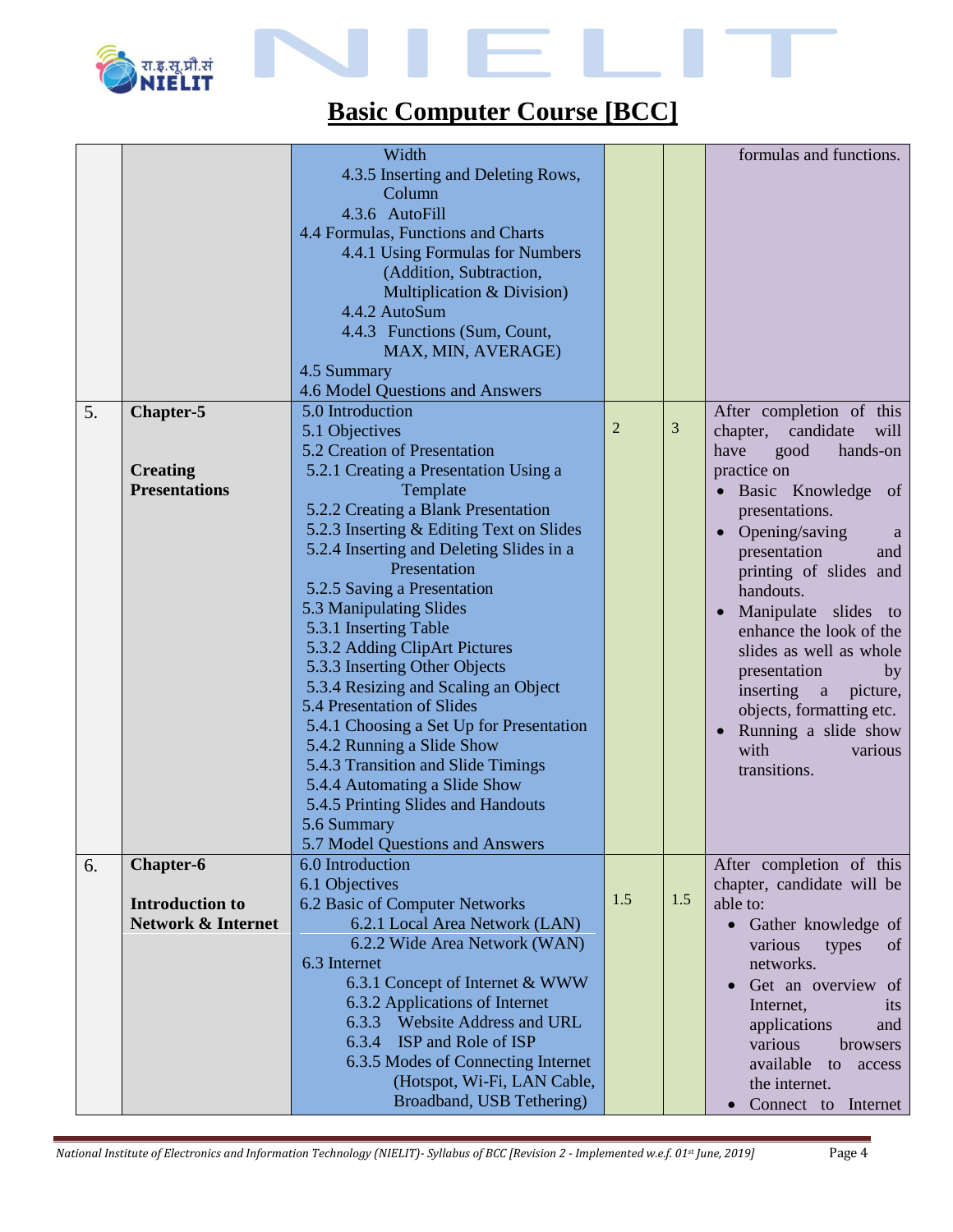

|    |                                                                                                 | 6.4 Popular Web Browsers (Internet<br>Explorer/Edge, Chrome, Mozilla Firefox,<br>Opera etc.)<br>6.5 Exploring the Internet<br>6.5.1 Surfing the web<br>6.5.2 Popular Search Engines<br>6.5.3 Searching on Internet<br>6.5.4 Downloading Web Pages<br>6.5.5 Printing Web Pages<br>6.6 Summary<br>6.7 Model Questions and Answers                                                                                                                                                                                                                                                                                                                                                                                                               |                |     | using various modes<br>of<br>connections/<br>devices available.<br>Can<br>search<br>Information on the<br>Internet on various<br>topics.<br>Download and print<br>web pages.                                                                                                                                                                                                                |
|----|-------------------------------------------------------------------------------------------------|-----------------------------------------------------------------------------------------------------------------------------------------------------------------------------------------------------------------------------------------------------------------------------------------------------------------------------------------------------------------------------------------------------------------------------------------------------------------------------------------------------------------------------------------------------------------------------------------------------------------------------------------------------------------------------------------------------------------------------------------------|----------------|-----|---------------------------------------------------------------------------------------------------------------------------------------------------------------------------------------------------------------------------------------------------------------------------------------------------------------------------------------------------------------------------------------------|
| 7. | <b>Chapter-7</b><br><b>E-mail, Social</b><br>Networking and e-<br>Governance<br><b>Services</b> | 7.0 Introduction<br>7.1 Objectives<br>7.2 Structure of E-mail<br>7.2 Structure of E-mail<br>7.3 Using E-mails<br>7.3.1 Opening Email account<br>7.3.2 Mailbox: Inbox and Outbox<br>7.3.3 Creating and Sending a new E-mail<br>7.3.4 Replying to an E-mail message<br>7.3.5 Forwarding an E-mail message<br>7.4 Social Networking & e-Commerce<br>7.4.1 Facebook, Twitter, LinkedIn,<br>Instagram<br>7.4.2 Instant Messaging (WhatsApp,<br>Facebook Messenger, Telegram)<br>7.4.3 Netiquettes<br>7.5 Overview of e-Governance Services<br>like Railway Reservation, Passport,<br>eHospital [ORS]<br>7.6 Accessing e-Governance Services on<br>Mobile Using "UMANG APP"<br>7.7 Digital Locker<br>7.8 Summary<br>7.9 Model Questions and Answers | $\overline{2}$ | 3   | After completion of this<br>chapter, candidate will be<br>able to:<br>Create<br>email<br>$\bullet$<br>an<br>account, compose an<br>email, reply an email<br>and send the email<br>along<br>with<br>attachments.<br>Get familiar<br>with<br>Social<br>Networking,<br>Instant<br>Messaging<br>and Blogs.<br>Get familiar with e-<br>Governance Services,<br>e-Commerce<br>and<br>Mobile Apps. |
| 8. | <b>Chapter-8</b><br><b>Digital Financial</b><br><b>Tools and</b><br><b>Applications</b>         | 8.0 Introduction<br>8.1 Objectives<br>8.2 Digital Financial Tools<br>8.2.1. Understanding OTP [One<br>Time Password]and QR<br>[Quick Response] Code<br>8.2.2 UPI [Unified Payment Interface]<br>8.2.3 AEPS [Aadhaar Enabled Payment<br>System]<br>8.2.4 USSD[Unstructured<br><b>Supplementary Service Data]</b><br>8.2.5 Card [Credit / Debit]<br>8.2.6 eWallet                                                                                                                                                                                                                                                                                                                                                                               | 1.5            | 2.5 | After completion of this<br>chapter, candidate will be<br>able to:<br>$\bullet$ Know<br>the<br>Digital<br>Financial Tools.<br>Get Knowledge of<br>Internet<br><b>Banking</b><br>Modes.<br>Get familiar with e-<br>Governance Services,<br>e-Commerce<br>and<br>Mobile Apps.<br>$\bullet$ Use<br>the<br>Digital                                                                              |